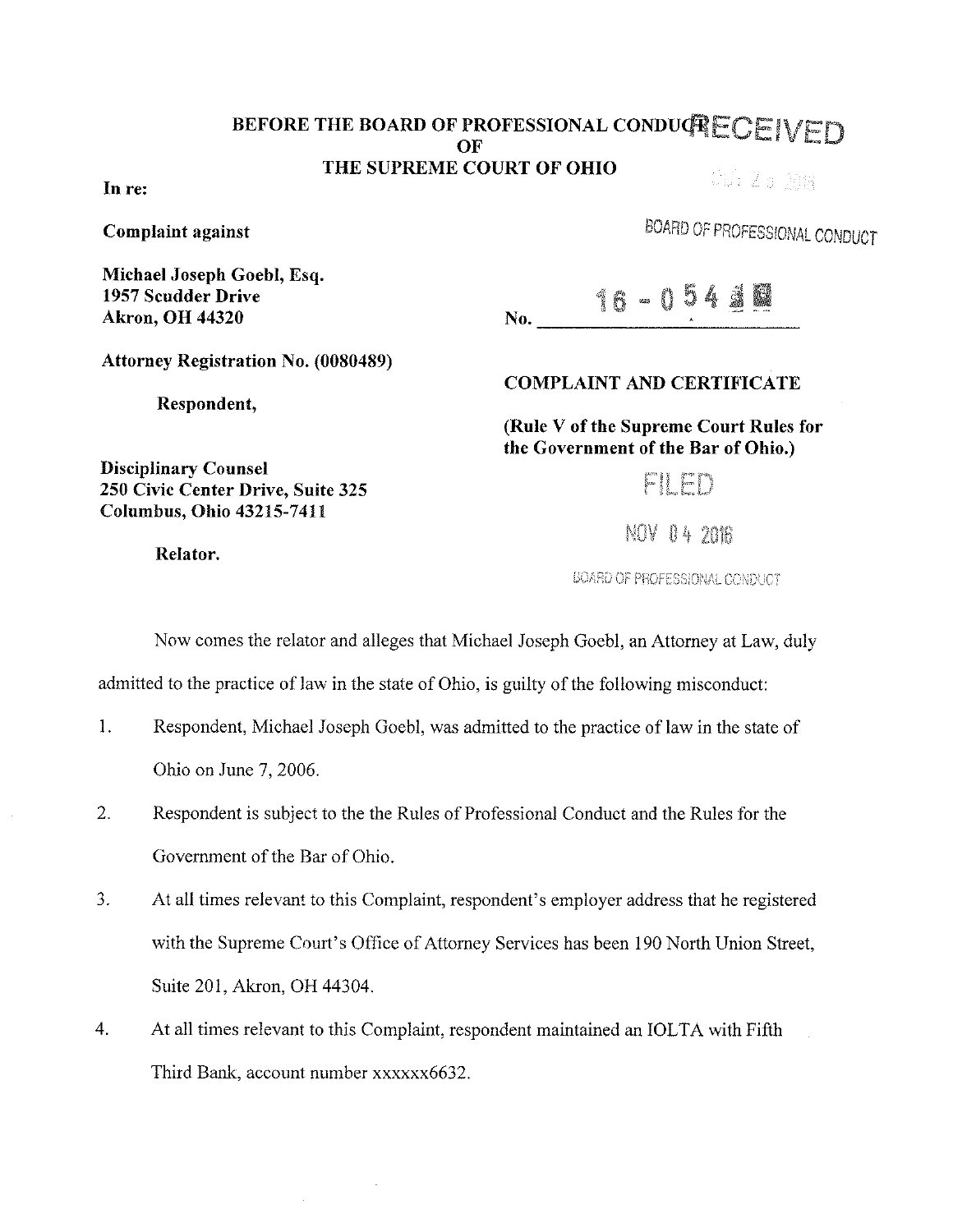- 5. On March 22, 2011, the balance in respondent's IOLTA was \$0.00 until respondent transferred \$215.00 on that date into the IOLTA from a checking account.
- 6. From March 22, 2011 through September 4, 2014, the balance in respondent's IOLTA was \$215.00. There were no deposits to or withdrawals from the IOLTA during that time period.
- 7. On September 5, 2014, respondent deposited \$100.00 cash into his IOLTA.
- 8. From September 5, 2014 until November 16, 2015, the balance in respondent's IOLTA was \$315.00. There were no deposits to or withdrawals from the IOLTA during that time period.
- 9. On August 25, 2015, respondent left his private law practice and became employed fulltime by the Summit County Juvenile Court as a Guardian Ad Litem for the Court Appointed Special Advocates Program.
- 10. On August 8, 2016, respondent was promoted to Volunteer Coordinator for the Court Appointed Special Advocates Program. Before beginning his full-time employment with the Summit County Juvenile Court in August 2015, respondent did not vacate his office at 190 North Union Street, Suite 201, Akron, OH 44304 and continued to receive mail there for several months.
- 11. Between August 25, 2015 and August 2016, respondent's landlord at 190 North Union Street, Suite 201, Akron, OH 44304, directed his assistant on several occasions to deliver respondent's mail to him at the Summit County Juvenile Court. Respondent has yet to change his employer address with the Supreme Court's Office of Attorney Services.
- 12. On November 13, 2015 and November 14, 2015, eight checks were drawn on respondent's IOLTA in the cumulative amount of \$2,672.85. The words "Pay Roll" were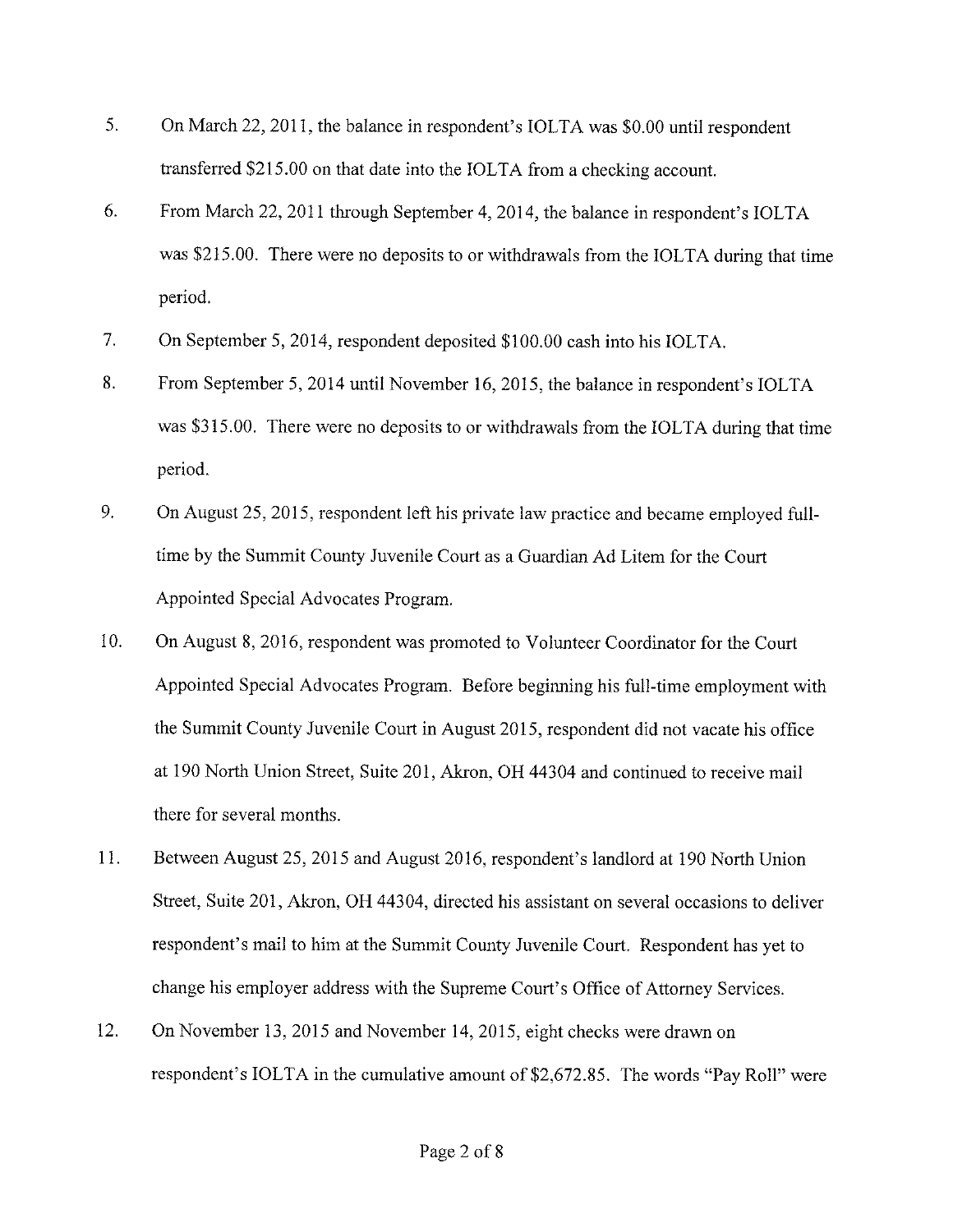written on the memo line of each of the eight checks. Six of the checks were made payable to John Michael Smith in the cumulative amount of \$1,772.68. One check was made payable to Eric Louis Peyton in the amount of \$650.18, and one check was made payable to Rudy L. Higgins in the amount of \$250.00.

- 13. The checks referenced in paragraph 12 above were presented for payment against respondent's IOLTA between November 16, 2015 and November 19, 2015. The checks were all "starter checks" for respondent's IOLTA. Seven of the checks were paid against insufficient funds and one check (for \$250.00) was returned unpaid. Overdraft and return fees in the amount of \$296.00 were also charged against respondent's IOLTA.
- 14. As of November 30, 2015, respondent's IOLTA was overdrawn in the amount of \$2,403.86 and remained overdrawn in that amount until January 12, 2016.
- 15. On January 6, 2016, relator sent a Letter of Inquiry ("LOI") to respondent by certified mail at the employer address that he registered with the Supreme Court's Office of Attorney Services, i.e., 190 North Union Street, Suite 201, Akron, OH 44304.
- 16. On January 20, 2016, respondent submitted a timely response to the January 6, 2016 LOI; however, the response failed to include most of the information requested in the LOI, including but not limited to, the information he was required to maintain in accordance with Prod. Cond. R.  $1.15(a)(3)$ ,  $(a)(4)$  and  $(a)(5)$ .
- 17. On January 12, 2016, Fifth Third Bank "charged off" the overdrawn amount of \$2,433.86 and debited a \$30.00 "charged off account fee" from respondent's IOLTA.
- 18. On January 22, 2016, Fifth Third Bank credited respondent's IOLTA \$30.00 and \$2,422.86.00 for "check fraud reimbursement" and for "reversed" overdraft fees totaling \$296.00.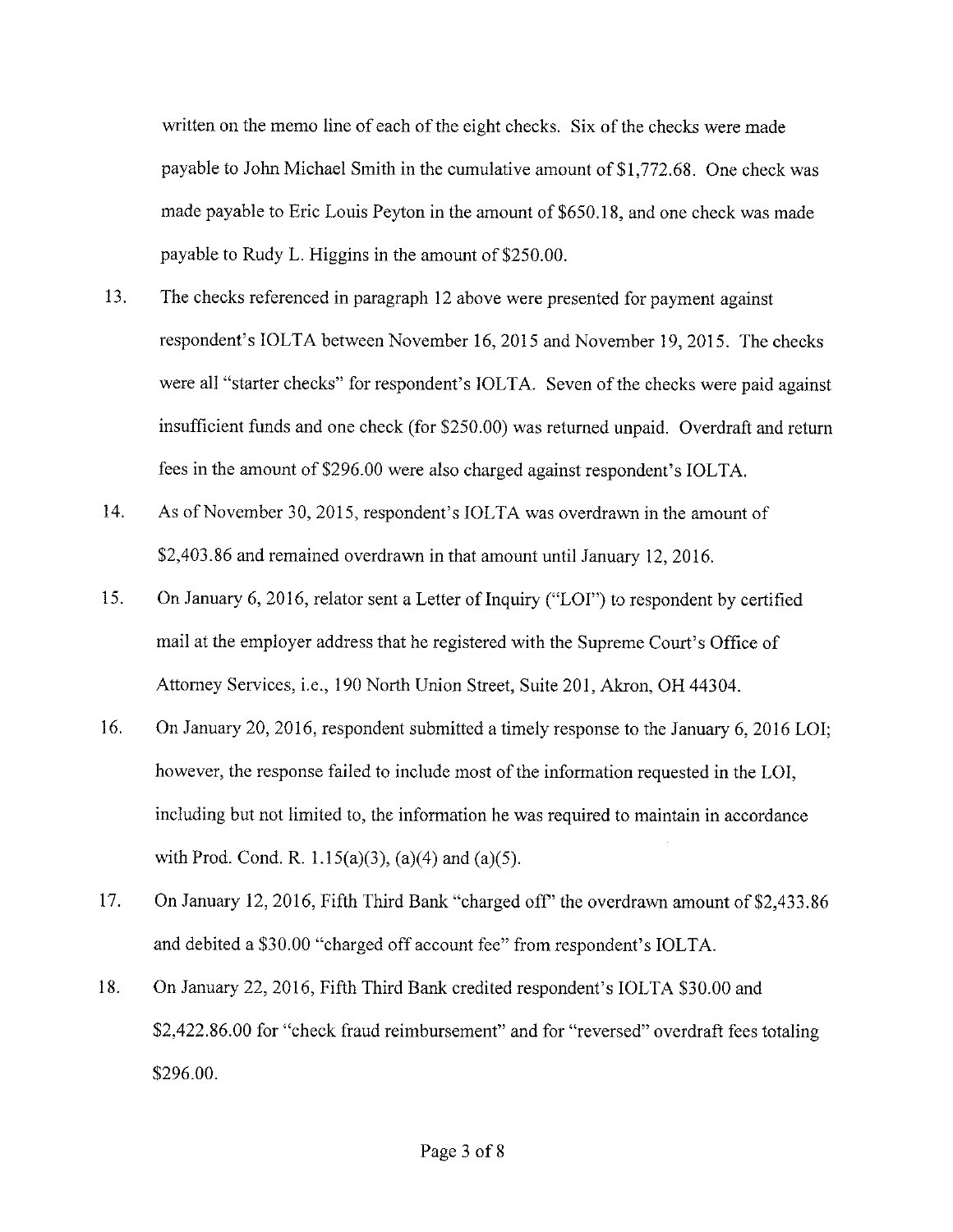- 19. On January 29, 2016, Fifth Third Bank debited \$2,422.86 from respondent's IOLTA.
- 20. On January 31, 2016, the balance in respondent's IOLTA was \$326.00.
- 21. On February 4, 2016, respondent withdraw \$160.00 from his IOLTA), leaving a balance of \$166.00.
- 22. On February 11, 2016, respondent stated to relator that he would send additional information in response to the January 6, 2016 LOI within ten days. Respondent did not provide the additional information as promised.
- 23. On February 22, 2016, relator called respondent and left a voice mail message asking him again for the additional information. Respondent failed to respond to relator's message and failed to send any additional information to relator.
- 24. On March 8, 2016, relator called respondent on the cell phone number that he provided with his response to the January 6, 2016 LOI and left a voice mail message asking respondent to call relator. Respondent failed to call relator or otherwise respond to the message.
- 25. On April 7, 2016, relator again called respondent on his cell phone, and left a voice mail message asking respondent to call relator immediately. Respondent failed to call relator or otherwise respond to the message.
- 26. On April 13, 2016, relator again called respondent on his cell phone, and left a voice mail message asking respondent to call relator within the next five days. Respondent failed to call relator or otherwise respond to the message.
- 27. On April 28, 2016, relator sent a letter to respondent by electronic mail to the email address that he had listed with the Supreme Court's Office of Attorney Services and provided with his response to the January 6, 2016 LOI, i.e., goeblmj@goebllaw.com, and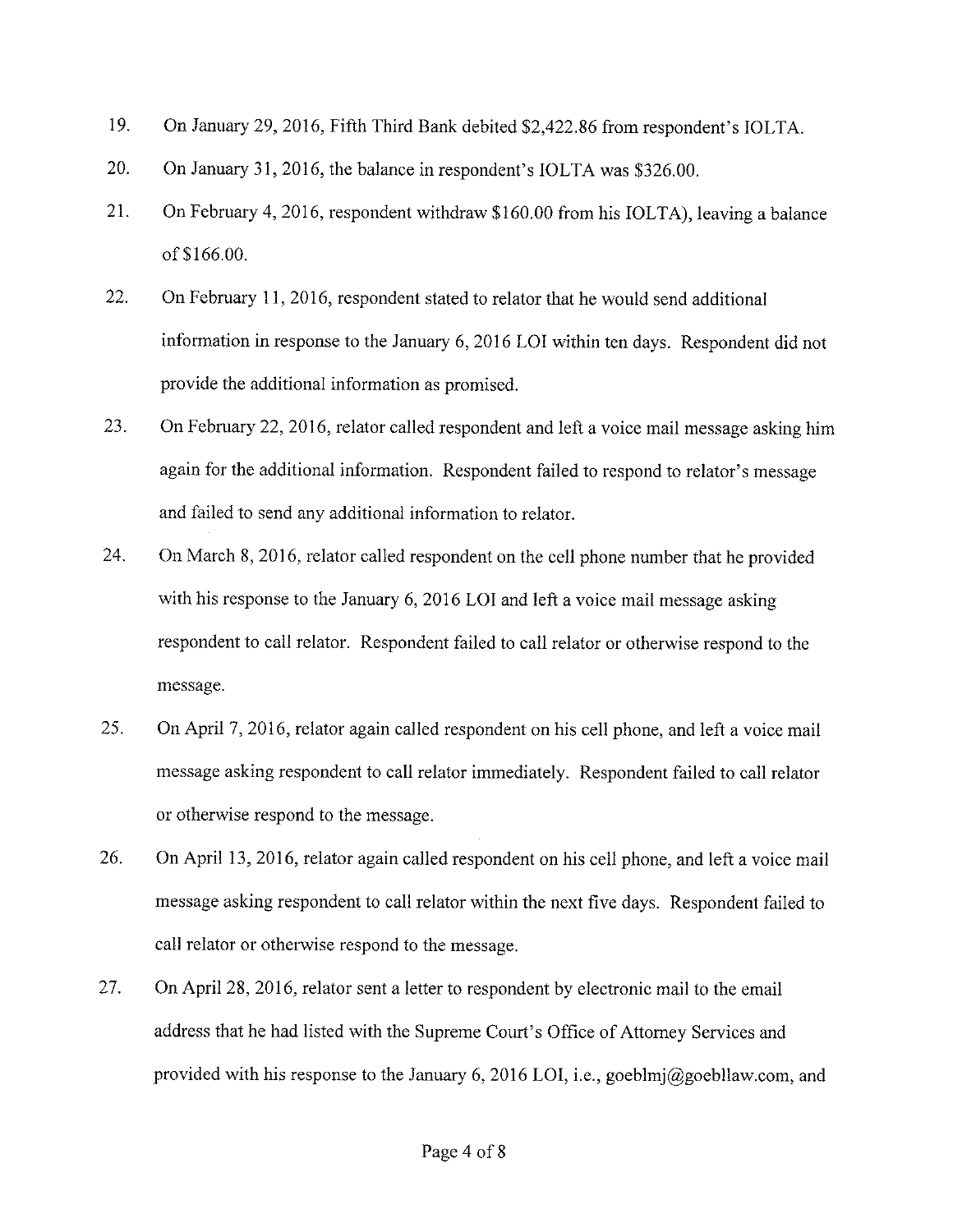by regular first-class U.S. Mail to the employer address that he listed with the Supreme Court's Office of Attorney Services, i.e., 190 North Union Street, Suite 201, Akron, OH 44304.

- 28. The April 28, 2016 letter requested that respondent immediately respond to the information requested in the January 6, 2016 LOI. By May 12, 2016, Respondent failed to respond to this letter.
- 29. On June 17, 2016, relator sent a letter to respondent by certified mail to his employer address listed with the Supreme Court's Office of Attorney Services, i.e., 190 North Union Street, Suite 201, Akron, OH 44304. The June 17, 2016 letter again requested that respondent immediately respond to the information requested in the January 6, 2016 LOI. By July 1, 2016, Respondent failed to respond to this letter.
- 30. Having tried unsuccessfully to communicate with respondent, on July 20, 2016, relator sent by certified mail to respondent's employer address that he listed with the Supreme Court's Office of Attorney Services, i.e., 190 North Union Street, Suite 201, Akron, OH 44304, a subpoena compelling his attendance at a deposition on August 18, 2016 at 10:00 a.m. at the Akron Bar Association, 57 South Broadway Street, Akron, OH 44308. The subpoena also required respondent to produce documents requested in the January 6, 2016 LOI. The subpoena was delivered to respondent's employer address on July 25, 2016.
- 31. Respondent failed to appear for the August 18, 2016 deposition and failed to notify relator that he was unable to appear or that he did not intend to appear. That same day, relator called respondent at 10:15 a.m. on his cell phone and left a voice mail message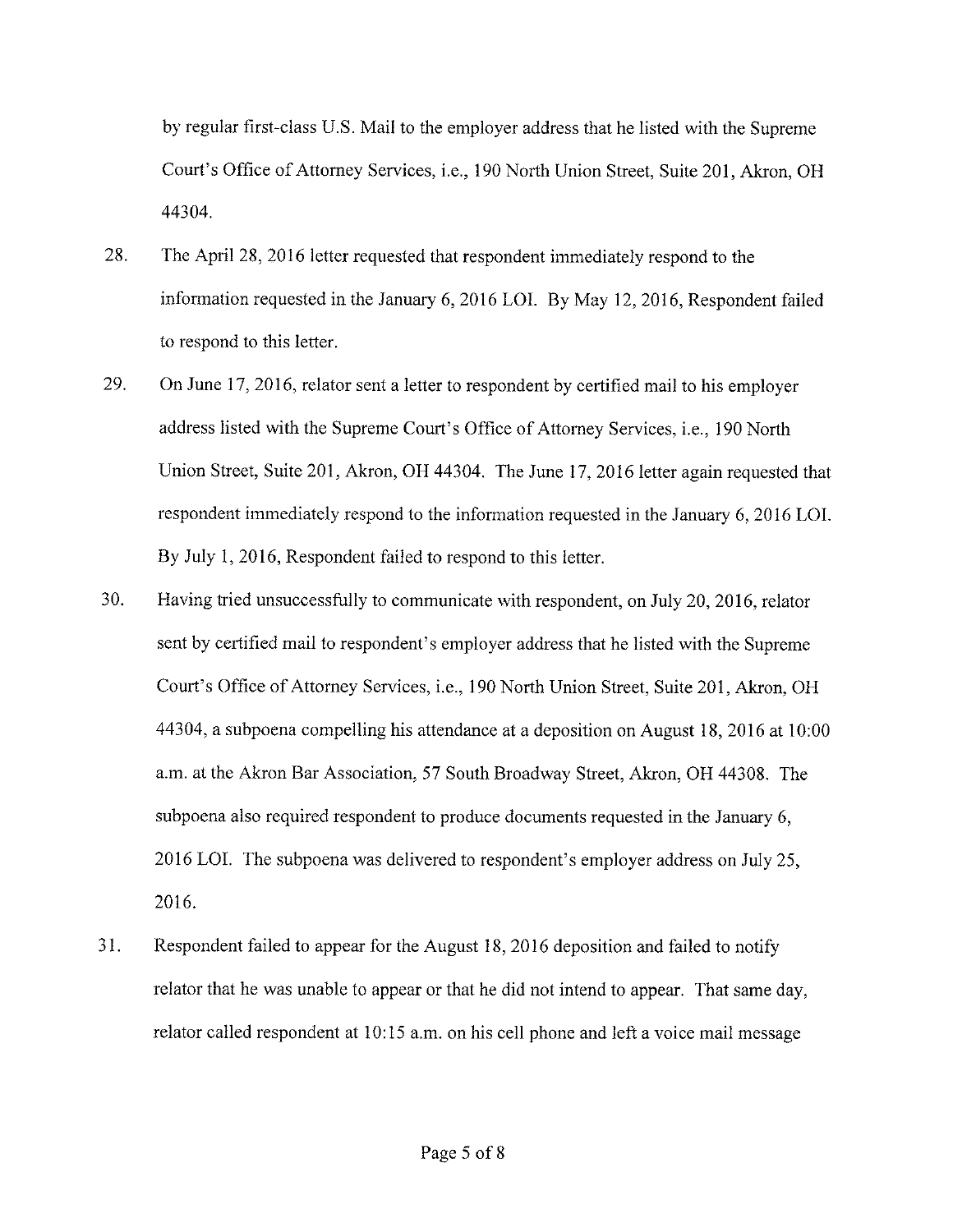regarding respondent's failure to appear for the deposition. Respondent did not return relator's call or otherwise respond to this message.

- 32. On September 6, 2016, relator personally delivered to respondent at the Summit County Juvenile Court offices, at 650 Dan Street, Akron, OH 44310, a subpoena compelling his attendance at a deposition on September 27, 2016 at 9:00 a.m. at the Akron Bar Association, 57 South Broadway Street, Akron, OH 44308. The subpoena also required respondent to produce documents requested in the January 6, 2016 LOI.
- 33. Respondent failed to appear for the September 27, 2016 deposition and failed to notify relator that he was unable to appear or that he did not intend to appear. That same day, relator called respondent at 9:14 a.m. on his direct line at the Summit County Juvenile Court offices and left a voice mail message regarding respondent's failure to appear for the deposition. Relator also called respondent at 9: 15 a.m. on his cell phone and left a voice mail message regarding respondent's failure to appear for the deposition. Respondent did not return relator's calls or otherwise respond to the messages.
- 34. Respondent's conduct, as alleged in this Complaint, violates the following provisions of the Ohio Rules of Professional Conduct and the Supreme Court Rules for the Government of the Bar of Ohio:
	- (a) By knowingly failing to respond to demands for information by relator, respondent violated Prof. Cond. R. 8.1(b); and
	- (b) By neglecting or refusing to assist in relator's disciplinary investigation of the allegations contained in this Complaint, respondent violated Gov. Bar R. V(9)(G).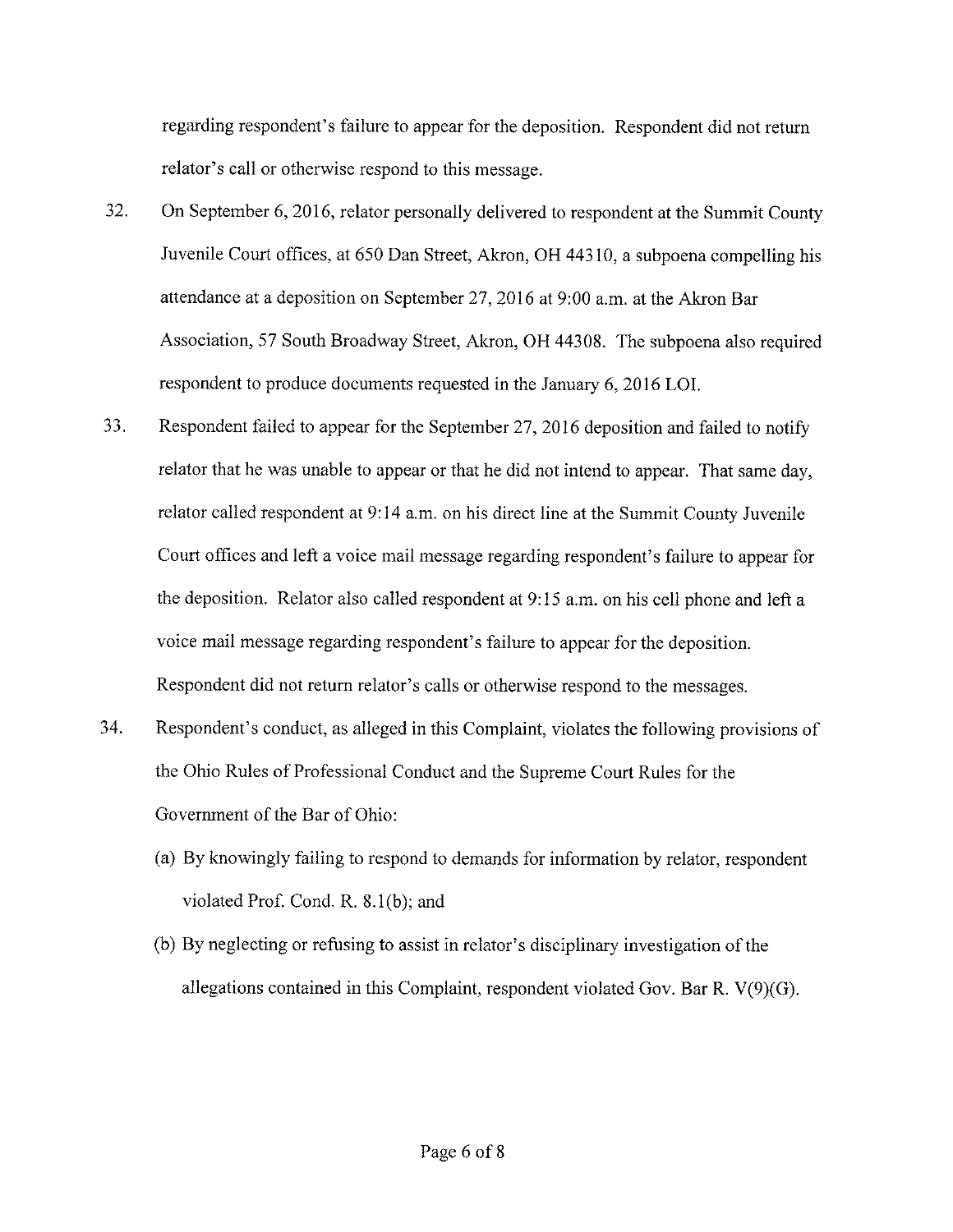## **CONCLUSION**

Wherefore, pursuant to Gov. Bar R. V and the Rules of Professional Conduct, relator alleges that respondent is chargeable with misconduct; therefore, relator requests that respondent be disciplined pursuant to Rule V of the Rules of the Government of the Bar of Ohio.

Scott J. Drexel (0091467) DisciplinaryCounsel

 $3$ ondurant (0079384) Assistant Disciplinary Counsel 2<sup>§6</sup> Civic Center Drive, Suite 325 Columbus, Ohio 43215-7411 614.461.0256  $614.461.7205 - fax$ jennifer.bondurant@sc.ohio.gov